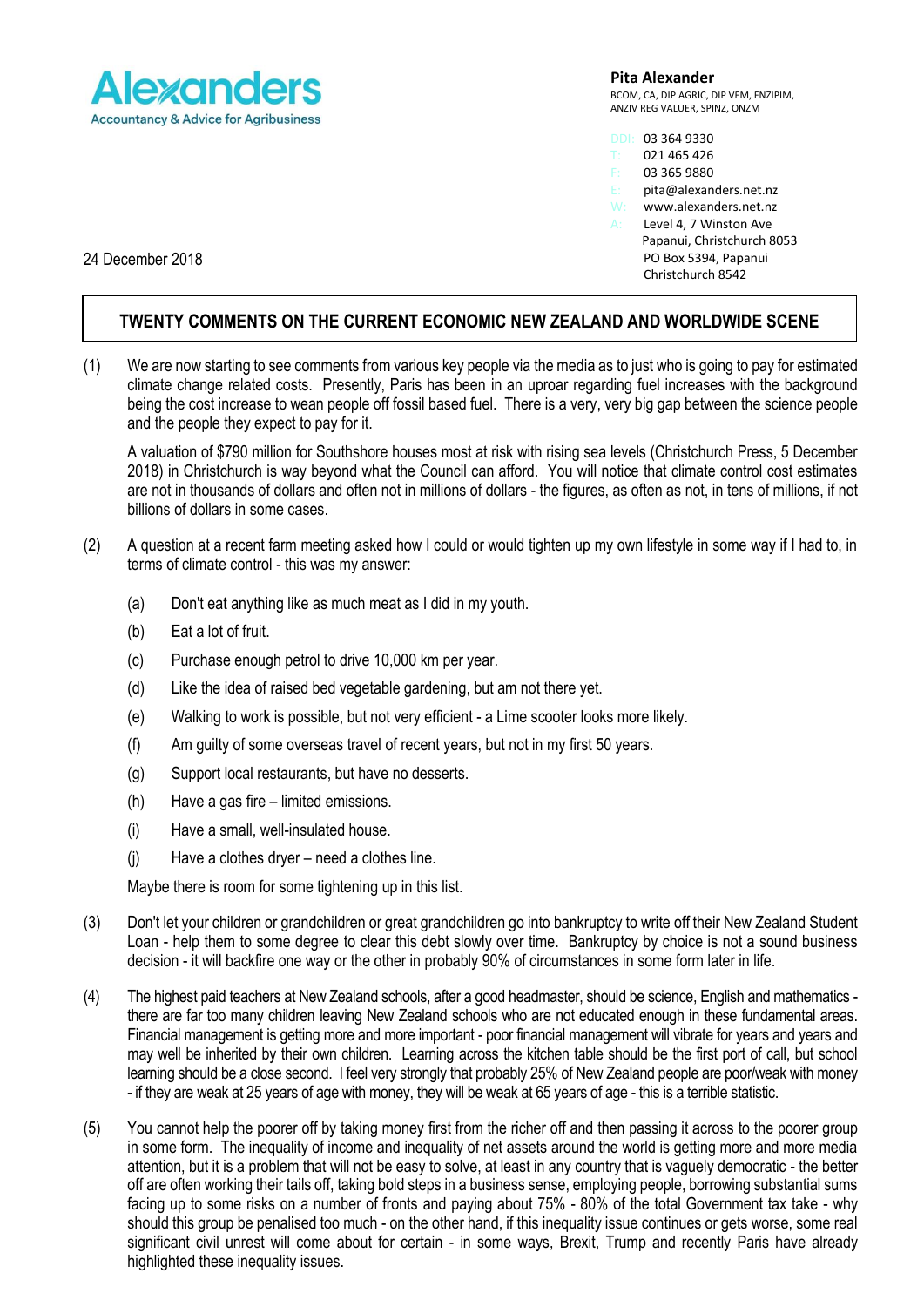- (6) New Zealand people have been building bigger houses than they need now for some years an average of 230 square metres in Auckland and an average of 210 square metres in the rest of New Zealand. The average New Zealand house has 2.6 occupants. The building of bigger houses was often because when it came to resale, it opened up a bigger potential purchasing base for you to sell into. This approach, though, has added significantly to the building costs and the mortgage required - it now does not look very sensible - as there is quite a demand in many areas for a three bedroom house that is \$100,000 cheaper or something of that order. As it has turned out, we have been loading up our children financially with this approach - a 30 year mortgage involving \$100,000 less borrowing saves about \$5,000 per year in interest - that is \$150,000 over the 30 years - there would technically be a compound interest credit here also and on top of that there is \$100,000 less of mortgage principal to repay in due course.
- (7) I can't bear thinking about a \$900,000 house in Auckland with a \$700,000 mortgage that is interest only at, say, 5% (this being the average rate, say, over 30 years), which will mean an average annual interest cost of \$35,000. That is total interest of \$1,050,000 over the 30 years, with the \$700,000 principal portion of the mortgage still owing. In practice, of course, in many cases, the mortgage will be a table one such that the loan principal may be being paid off gradually over the 30 years - increasing the \$35,000 annual cash cost further.
- (8) The historically low New Zealand interest rate operating over the last ten years or so have camouflaged many New Zealand businesses and many New Zealand farms profitability and cashflow - if the interest rate increases to, say, 7% for, say, 15 years of the 30 years in point (7), then the total interest paid (excluding the loan principal of \$700,000) would increase to \$1,260,000 (15 years at 5% on \$700,000 and 15 years on \$700,000 at 7%). My example here with the Auckland houses has a rates, insurance and repairs and maintenance cost of probably an annual average figure of maybe \$15,000 per year - your and my rate and insurance annual costs are the equivalent of an upwards creeping nonrepayable mortgage. It could well be that the Australian Banks want 7% a year but that maybe say 1.5% of loan principal and 5.5% interest. Low interest rates can involve people in making poor long term decisions – the world is awash with cash at present, mainly because of quantitative easing (that is countries printing money). The economists have only been right about 50% of the time on predicting interest rates.
- (9) What's the answer to the issues raised in points (7) and (8):
	- (a) There is no obvious or easy answer because the ownership of a house in New Zealand has worked very well for a lot of people, particularly since about 1980 through to 2000 - quite apart from raising a family, inflation gains and stability, it has worked well mentally - our children deserve no less. The cost of houses, though, is out of step with an individual's gross wages - in 1980, it was about 3 to 1 - today in Auckland it is close to 10 to 1, and in the rest of New Zealand about 6.5 - 7 to 1. The average NZ house price in 1975 was just under \$25,000 - now it is \$681,802., An increase over 43 years of 2,627% - an average nominal increase of around 6.1% per year.
	- (b) Two income families are essential not only in Auckland.
	- (c) Renting is an option for some those renting, though, need to be good with money if they are not, then at 65 years of age (probably more like 67 - 68 years for our younger group), they may want to stop work or reduce work but the rent does not stop and they have a severe lack of income problem. Many in this group will need to work long after 65 - 67 years of age.

Renting will enable you to live in a better house normally than you could afford to purchase, but this will lead to problems also unless you have a very good plan - problems in the sense that renting a very good property up to the point of your retirement will mean a major drop back from that point on as to what you can afford.

- (d) Germany has one of the highest house renting arrangements in the developed world people sometimes rent much of their lives, the wages are good and there is significant protection for those renting - New Zealand will need more down this track to some degree, but not so far that people then do not want to own houses to rent out. It is very hard to see how New Zealand is going to have everybody owning a house - 50% owning and 50% renting over the long term is looking more likely - at present, the New Zealand home ownership is around 61 - 62%.
- (e) Building smaller houses.
- (f) Building up that is, apartments on the fringe of cities better use of land and less travelling time/cost back and forwards to work - we will see more of this.
- (g) The time cost and financial cost quite apart from the frustration involved of spending an hour or more getting to work and another hour getting home affects probably around 30% of the New Zealand population now. Lack of carparking issues at work or near work is also a pain - a loss of two hours and the car running cost is common in other countries and is unavoidable for some, but it is very hard on human beings - it takes the writer around ten minutes to get to our office in the morning and around 12 minutes to get home.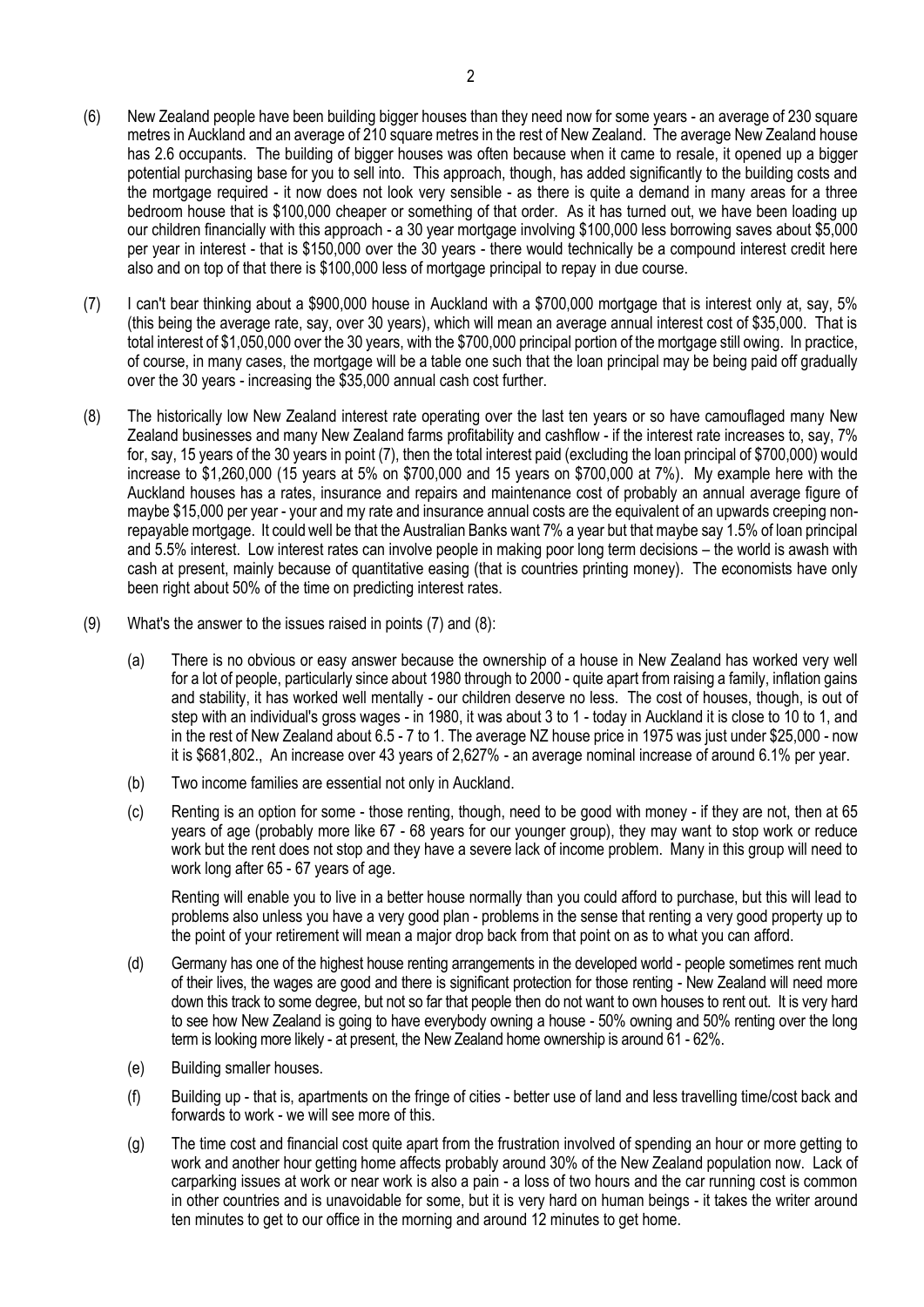- (h) A rise in New Zealand interest rates is going to cause real issues for many New Zealand home owners and their banks - a 2% rise would add around \$666 per month (\$154 per week) of interest on a \$400,000 mortgage.
- (i) Australia now controls around 94% of New Zealand banking, so what they want and say will prevail.
- (j) Increasingly, I think we are going to see Australia wanting regular loan principal repayments as well as interest spread over a fixed repayment period - the most recent bank stress (farm) test the writer was involved with, the requested loan term was 20 years - in 90% of New Zealand farming situations, this would mean an annual repayment of loan principal of 5% which, in the case I am referring to, was quite unworkable - even 40 years at 2.5% a year would be beyond probably 50% of New Zealand farming situations.
- (k) Financial management across all New Zealand business sectors and housing is going to get more important count on it.
- (l) Mobile homes the USA has some 20 million people living in mobile homes. That is some 6.15% of the total population of 325,000,000.
- (m) The bottom line here for NZ parents is to rattle all their piggy banks to get their children well educated and to help them as much as they can re getting into home ownership – both are crucial parent issues.
- (10) The writer recently read the latest report from Fidelity Limited, a very large USA financial fund that puts out very interesting reports - for example:
	- (a) The average time in a USA rest home/retirement home is around 24 30 months in New Zealand, it is around 20 25 months.
	- (b) A couple need to plan on at least one of them reaching 93 years of age.
	- (c) Many large businesses in the USA are underwater as regards their pension payments, it is called, as regards being unable to continue to pay out their fixed (often inflation proofed) pensions to ex-employees - the same comment applies for many states and local councils - the future deficits in some cases are enormous. The problem is coming from a period of lower investment returns, ex-employees living longer and the mathematics being too generous when these pensions were put in place mainly in the 1975 - 1990 era.
- (11) The corruption around the world is unbelievable it seems to be getting worse and the dollar figures getting greater. Many of the people involved are already on high incomes - greed. The money laundering legislation we have all had to endure in recent months is overkill in New Zealand terms. Some intelligent, well-trained, well-educated people around the world are just dishonest - the internet has provided some with enormous power to disrupt and continually disrupt many other people and businesses.
- (12) We have forgotten just how lucky New Zealand people were to have John Key and Bill English over the 10 years from 2007 to 2017 - a very safe pair of hands - Canada and Australia also coped well for similar reasons. We need to take more interest in who we place in these roles.
- (13) When the writer started farm accounting many years ago, the farm working expenses to gross farm income ratio across almost all of the farming groups was 45% - 50% - this figure, again, across all groups, is now 60% - 63% - in other words, the increase in gross farm income has not kept up with the increase in farm working expenses - this deterioration is having a major effect upon potential profitability in many cases - it is probably more important than interest rates because as a percentage of gross farm income it is some three times higher than the interest proportion.
- (14) The world is really struggling with migration issues. Some readers may remember Enoch Powell, an MP in the UK who predicted major problems arising from migration and he was howled down. The best politician the EU has had in many years, Mrs Merkel, is now effectively side-lined arising from her liberal immigration policy.
- (15) Oil has been the cause of a number of wars. If electric cars become a major percentage of the world's cars within, say, 25 years, then wars over oil may decline sharply - those wars, though, will resurface to some degree with freshwater.
- (16) Heaven knows what Mr Cullen and his Capital Gains Tax group are going to come up with and when. At present, the gifting limit has moved from \$27,000 per year (some four years ago) to being now unlimited - this would suggest that having another look at what you may like to gift off to family etc is worth looking at sooner rather than later.